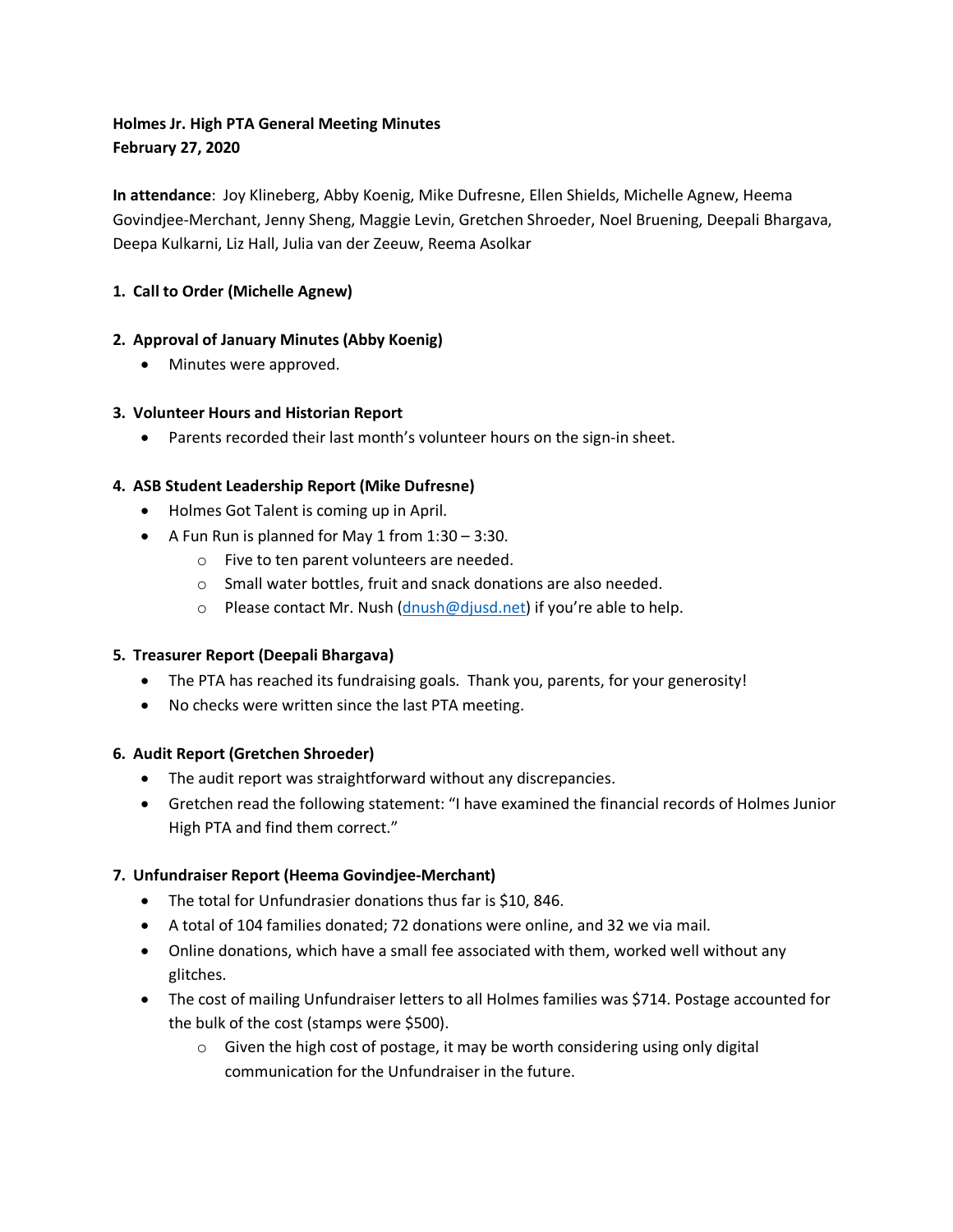$\circ$  As a counterargument, parents raised the point that letters often catch families' attention more effectively than emails, which can easily be deleted or overlooked.

## **8. English Presentation (Alison Broaddus)**

- Thank you to the PTA for its donation to the English department and for the amazing meals the PTA provides!
- The English teaching team includes:
	- $\circ$  Frank Thomsen (English 7, English 8, 7<sup>th</sup>/8<sup>th</sup> Support)
	- $\circ$  Jeanne Reeve (English 8, Humanities,  $8^{th}/9^{th}$  Support)
	- o Eric Moody (English 8 AIM, STEEL and US History)
	- o Stephen Giorgi (English 7, Theater/Communication)
	- o Jeffrey Bryant (English 7 AIM, Classics)
	- o Alison Broaddus (English 7, English 9 co-taught with Ms. Snyder, Special Education)
- Mr. Bryant is directing the student play, a modern rendition of *Much Ado About Nothing.*
	- o Opening night is March 6 at 7 pm with a preview on March 5 at 6 pm.
	- o Additional performances are March 12 -14 at 7 pm.
- Ms. Broaddus and Ms. Snyder are piloting co-teaching English and have both found the experience exciting and challenging.
- Parents expressed concern about the amount of at-home writing that is assigned in Holmes' English classes, given how many students arrive at college unable to write well.
	- $\circ$  Ms. Broaddus explained that there has been an intentional shift within the English department to have students do in-class writing in order to eliminate parental help.
	- o Ms. Broaddus will share parents' concern about the lack of at-home writing with the department.

## **9. Counselor Report (Ellen Shields)**

- Course planning for next year is in full swing.
- DHS and Da Vinci staff gave presentations to all 9<sup>th</sup> graders in their World Geography/History classes.
	- $\circ$  Many 9<sup>th</sup> graders are worried/stressed about course planning for next year.
	- o DHS staff does a good job talking about the need for balance in schedules; DHS counselor Cathy Pereira emphasized the importance of a schedule not too overloaded with AP/honors classes in order to avoid burnout.
- Ms. Sarette gave presentations about course planning to all  $8<sup>th</sup>$  graders in their US History classes.
	- $\circ$  8<sup>th</sup> graders were introduced to the four year plan, whose goal is to ensure that students meet the necessary requirements for graduation and CSUS/UC admission.
	- $\circ$  Counselors reinforce with students that four year plans are not set in stone and can be easily amended.
- DHS students and teachers will be giving a presentation on CTE pathways in 9<sup>th</sup> grade PE tomorrow.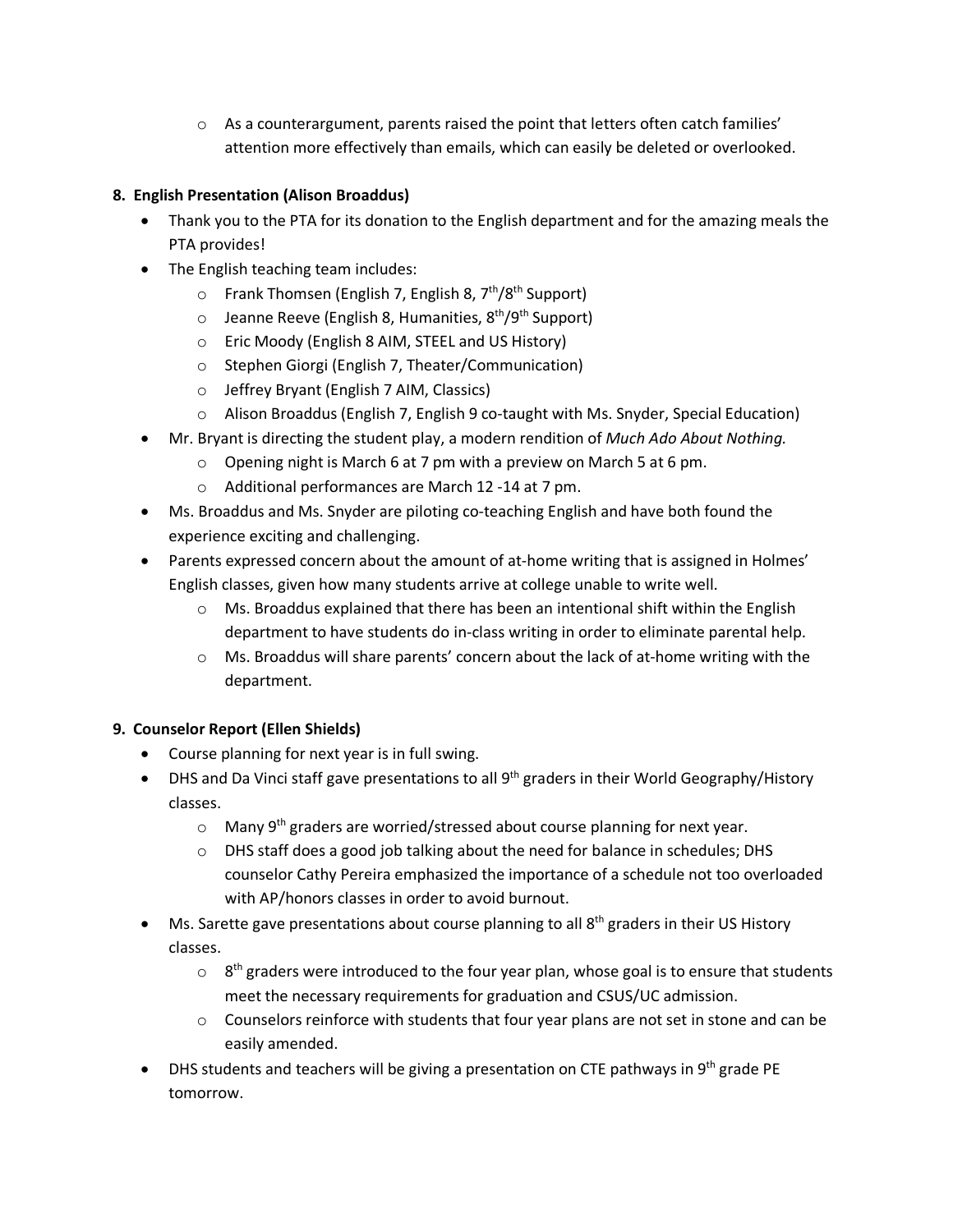- $\bullet$   $7<sup>th</sup>$  graders will hear presentations about course planning in their core starting on March 5.
- Counselors will be attending elementary schools soon to talk to incoming  $7<sup>th</sup>$  graders.
- Mistreatment presentations to  $7<sup>th</sup>$  graders are almost finished.
- $\bullet$   $7<sup>th</sup>$  graders will also be receiving three lessons from Second Step, a social-emotional learning program. Teachers have asked for units on empathy, antibullying and problem-solving.
- Ms. Carlson, a counseling intern at Holmes last fall, is currently working 10 hours a week at Holmes.
	- o She has been working with students getting D's and F's.
	- $\circ$  She has also started an after-school tutoring program which pairs 9<sup>th</sup> grade WEB leaders with struggling  $7<sup>th</sup>$  graders. She is hoping to expand the program.
- Kaleb Boas, the Holmes drug counselor, has been busy working every other week for a couple of hours. This is the third year Holmes has had a drug counselor.

## **10. Administrative Report (Mike Dufresne)**

- Ms. Kennedy and Mr. Dufresne have started writing a monthly message to Holmes families. Ms. Kennedy's message focuses on nuts and bolts issues while Mr. Dufresne focuses on school climate.
- Vaping has increased significantly since the beginning of the year.
	- o Staff is seeing more use among girls.
	- o Students are using a new product called a puff bar, which is a discreet disposable cartridge with a high nicotine content that students throw out after use.
	- $\circ$  Staff is monitoring bathrooms; Ms. Kennedy is using a clipboard to track who is in the bathroom when.
	- $\circ$  There have been two all school evacuations because of marijuana use in the bathrooms.
- Holmes will be hosting Career Day for all junior high students on March 30. Career Day is organized by the Chamber of Commerce.
- Despite clear signage prohibiting it, there continues to be a problem with parents' using the driveway to enter the Holmes parking lot.
	- $\circ$  Staff used to monitor the parking lot entrance but unfortunately are no longer able to do so due to argumentative behavior from parents.
	- o Mr. Dufresne raised the possibility of asking parents to help man the crosswalk.
- A 12 member team from Holmes is currently participating in PBIS training. PBIS, or Positive Behavioral Interventions and Supports, is a multi-tiered framework for adopting and organizing behavioral supports for all students.
	- o PBIS is currently used at Birch Lane and North Davis. Willett will be implementing PBIS soon, and eventually all Davis elementary schools will be using PBIS.
	- o As the first junior high to be using PBIS, Holmes received a grant to cover costs.
	- o As part of PBIS, Holmes will be switching from Continental Currency (cards that were given out to students for positive behavior and were then entered in a drawing for a prize) to PRIDE cards. Students who get "caught using Patriot PRIDE" will receive a card; students with three cards can redeem the cards for an item from the student store.